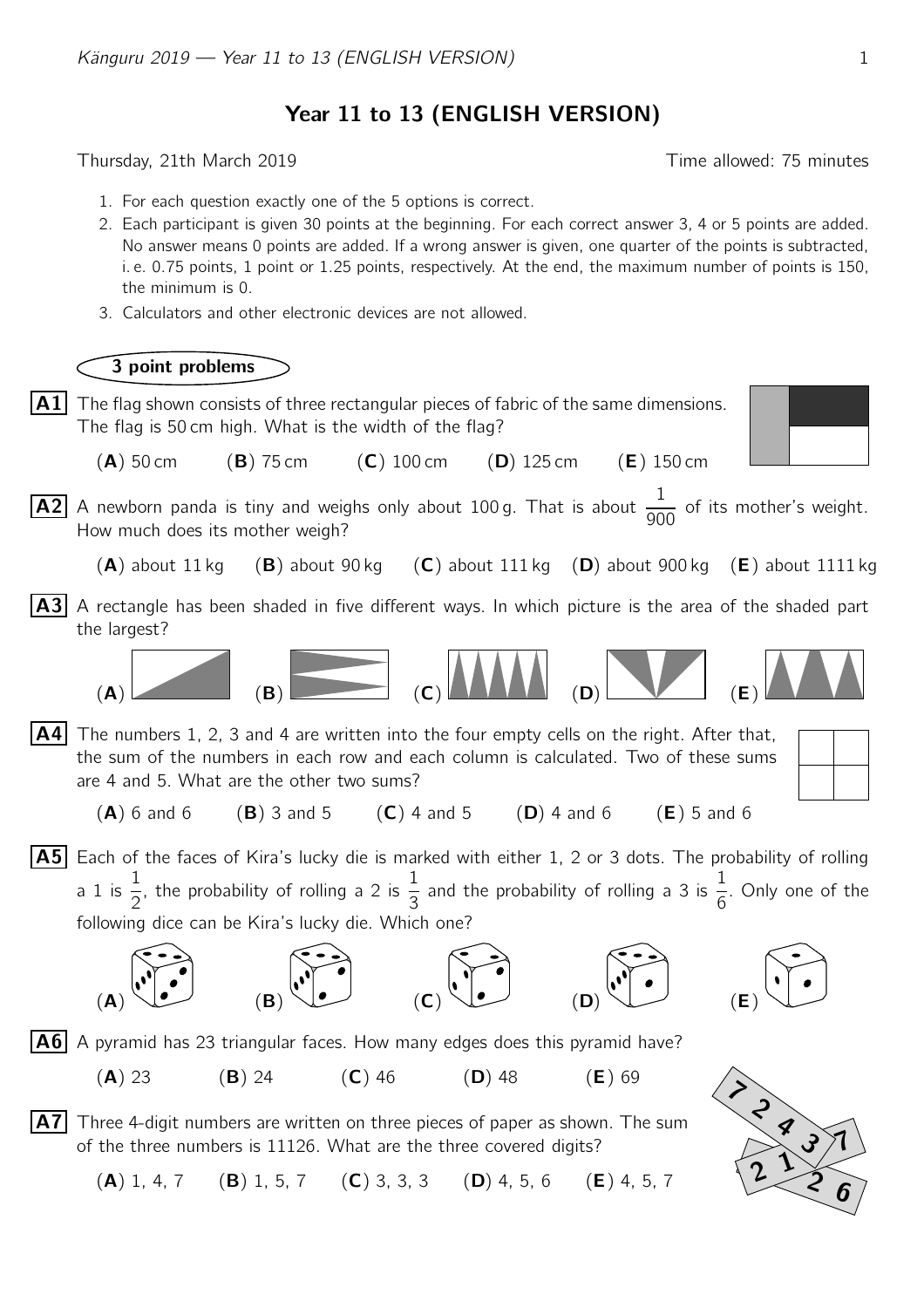$|AB|$  At Antonia's birthday party she sits with her 5 friends at a round table to play a card game. Antonia sits directly between Maats and Luis, Zorah sits directly to Gustav's right, and Denise does not sit directly opposite Luis. What is true?

(A) Denise sits next to Luis.  $(B)$  Maats sits next to Denise.  $(C)$  Gustav sits next to Luis.  $(D)$  Maats sits next to Luis.  $(E)$  Luis sits next to Zorah.

 $\vert$  A9 What is the first (leftmost) digit of the smallest natural number whose digits add up to 42?

(A) 3 (B) 4 (C) 5 (D) 6 (E) 7

**A10** Three triangles are linked as shown in the diagram on the right. Which of the following diagrams shows these three triangles linked in the same way?





4 point problems

- $|B1|$  Yanis, Max and Fedor meet every day to play frisbee at the lake. They have noticed the following: Whenever Yanis doesn't bring a frisbee, Max brings a frisbee. Whenever Max doesn't bring a frisbee, Fedor brings a frisbee. Yesterday Max didn't bring a frisbee. Who brought a frisbee yesterday?
	- (A) only Yanis (B) only Fedor (C) Yanis and Fedor
	- $(D)$  none of the three  $(E)$  This cannot be said for sure.
- **B2** The pully shown has three wheels. The visible parts of the rope run perpendicular to the ceiling. How much does the lowest wheel move upwards when the lefthand end of the rope is pulled down 24 cm?

 $(A)$  12 cm  $(B)$  9 cm  $(C)$  8 cm  $(D)$  6 cm  $(E)$  4 cm

**B3** This school year there are 20% more girls and 20% fewer boys in Laura's computer science course than in the last school year. All in all, the number of students has increased by 1 compared to the last school year. How many students in total could be in Laura's computer science course this school year?



(**A**) 16 (**B**) 18 (**C**) 21 (**D**) 24 (**E**) 27

 $|B4|$  The following five triangles with their side lengths are sketched so that it looks as if they were all right-angled. In fact, only one of them is right-angled. Which one?

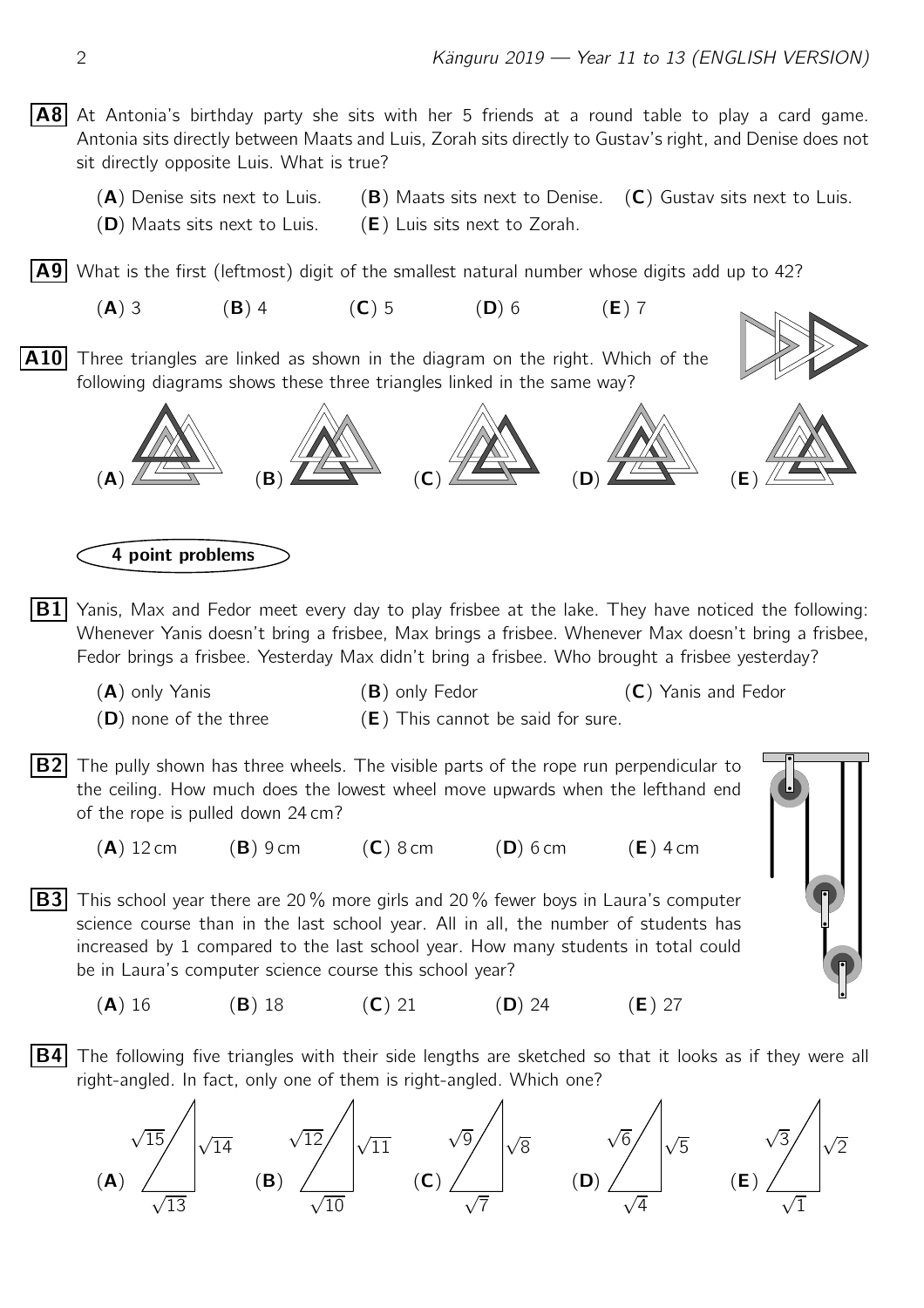**B5** In the picture on the right, the left square has side length a and the right square has side length b. What is the area of the grey triangle?

(**A**) 
$$
b^2 - a^2
$$
 (**B**)  $\frac{a^2}{2}$  (**C**)  $\frac{a^2 + b^2}{4}$  (**D**)  $4(b-a)^2$  (**E**)  $\frac{ab}{2}$ 

**B6** How many of the natural numbers from  $2^{10}$  to  $2^{13}$ , both numbers included, are divisible by  $2^{10}$ ?

- (A) 2 (B) 4 (C) 6 (D) 8 (E) 16
- **B7** A cuboid glass box contains 120 cm<sup>3</sup> of water. Depending on which side the box stands on, the water-level is 2 cm, 3 cm or 5 cm (diagram not to scale). What is the volume of the glass box?
	- $(A)$  160 cm<sup>3</sup>  $(B)$  180 cm<sup>3</sup>
- $|B8|$  Heidi and Achim share the last 5 chocolates that are left over from Christmas. The chocolates look completely the same, exactly one is filled with nougat. Heidi is curious: "Let's see if I can get the nougat chocolate." Heidi and Achim take turns picking one chocolate from the box. Achim begins. What is the probability that Heidi will get the nougat chocolate?

(A) 
$$
\frac{2}{5}
$$
     (B)  $\frac{3}{5}$      (C)  $\frac{1}{2}$      (D)  $\frac{5}{6}$      (E)  $\frac{1}{3}$ 

\nBy Which of the following statements is true for  $w = \sqrt{20 + \sqrt{20 + \sqrt{20 + \sqrt{20}}}}$ ?

\n(A)  $4 < w < 5$      (B)  $5 < w < 6$      (C)  $6 < w < 7$      (D)  $20 < w < 21$      (E)  $25 < w < 26$ 

- **B10** On a circular disk that is rotating around its center, two points P and Q are marked. P is 3 cm farther from the center than  $Q$ . The speed at which  $P$  moves is constant and two and a half times the speed at which  $Q$  moves. How far is  $P$  from the center of the disc?
	- $(A)$  10 cm  $(B)$  9 cm  $(C)$  8 cm  $(D)$  6 cm  $(E)$  5 cm

## 5 point problems

 $|{\sf C1}|$  The numbers from 1 to 10 should be written into the 10 circles in the picture, such that in each of the three squares, the sum of the numbers in the four corners is the same. What is the smallest possible value of this sum?

(A) 18 (B) 19 (C) 20 (D) 21 (E) 22